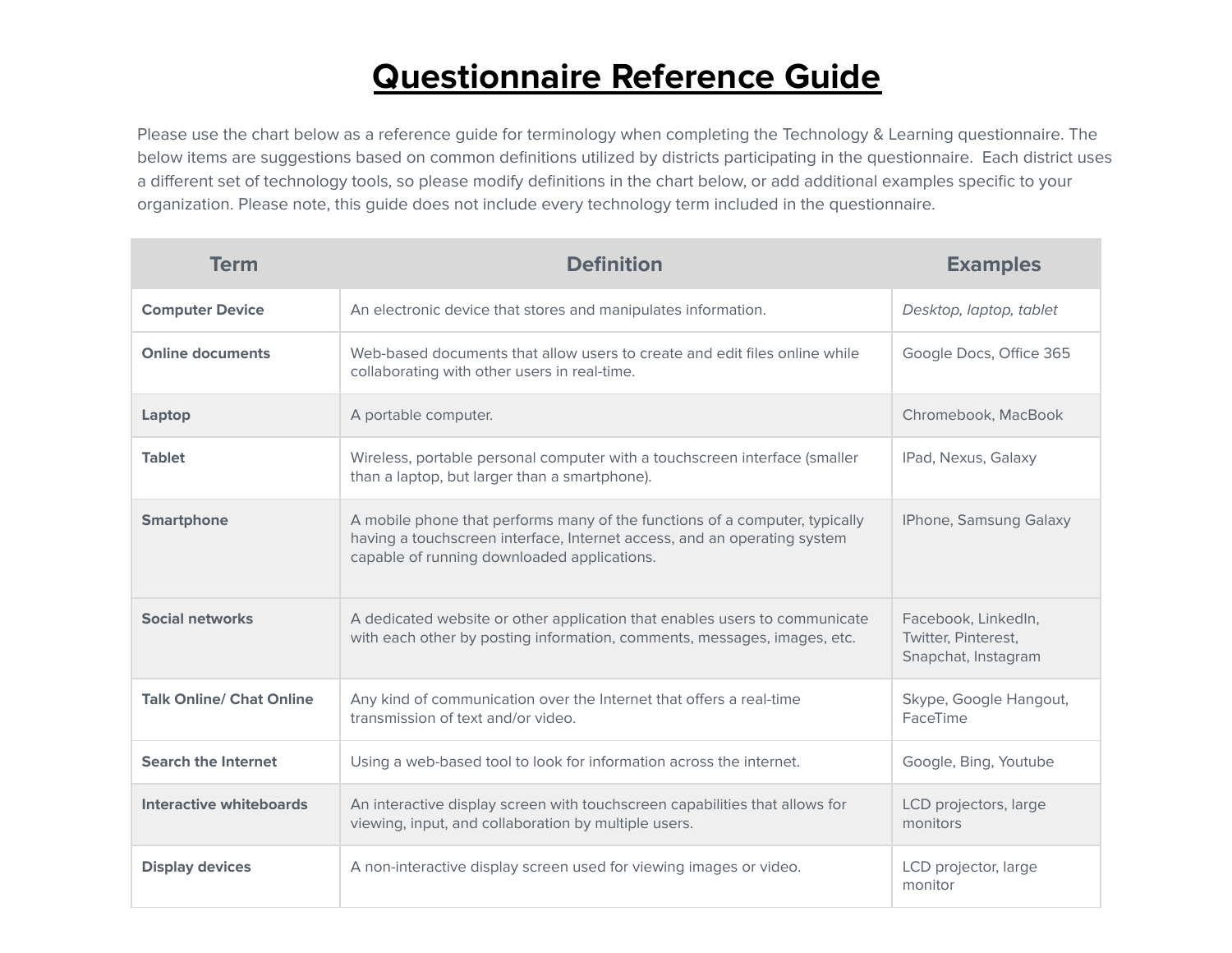| <b>Productivity software</b>                         | Application software dedicated to producing information, such as documents,<br>presentations, worksheets, databases, charts, graphs, digital paintings,<br>electronic music and digital video. | Word processing,<br>spreadsheets                |
|------------------------------------------------------|------------------------------------------------------------------------------------------------------------------------------------------------------------------------------------------------|-------------------------------------------------|
| <b>Multimedia</b>                                    | Combining more than one medium of digital expression such as audio, video,<br>podcasts, photos, etc.                                                                                           | Video editing/ podcasting                       |
| <b>Desktop Computer</b>                              | Stationery computer that is intended for use at a single location.                                                                                                                             |                                                 |
| <b>Wireless internet</b>                             | Operate online without an ethernet cable or hard-wire connection.                                                                                                                              |                                                 |
| <b>Research online</b>                               | Seek and evaluate information online.                                                                                                                                                          |                                                 |
| <b>Gather information online</b>                     | Compile information from trusted source(s) on the web.                                                                                                                                         |                                                 |
| <b>Webcast</b>                                       | Online presentation which may include video, audio, slideshow, etc.                                                                                                                            |                                                 |
| E-portfolio                                          | Digitally showcase a collection of student work (i.e. via Google Sites,<br>Digication, Wikispaces, etc.).                                                                                      |                                                 |
| <b>Online presence</b>                               | Having a digital profile or participating online using personal information; a<br>digital "footprint" (i.e. via Twitter, Facebook, Snapchat, Instagram, etc.).                                 |                                                 |
| <b>Digital polls</b>                                 | Virtual polling inside or outside the classroom.                                                                                                                                               | Response clickers, online<br>surveys            |
| <b>Read on the internet</b>                          | Reading content that is published on the web.                                                                                                                                                  | Blogs, news sites                               |
| <b>Write Online</b>                                  | Using an online medium to write online (for the purposes of consumption).                                                                                                                      | Reviews, blog posts,<br>comments                |
| Post schoolwork online                               | Using an online medium to post schoolwork (for the purposes of<br>consumption).                                                                                                                | E-Portfolio, class blog                         |
| <b>Formal PD, school/district</b><br>sponsored       | Formal professional development that is organized by the school or district.                                                                                                                   | In-service days, mentoring                      |
| <b>Formal PD not organized</b><br>by school/district | Formal professional development that is not organized by the school or<br>district.                                                                                                            | Degree programs,<br>conferences                 |
| Informal PD, not<br>organized by<br>school/district  | Professional development not organized by the school or district.                                                                                                                              | Blogs, social media, Twitter<br>chats, podcasts |